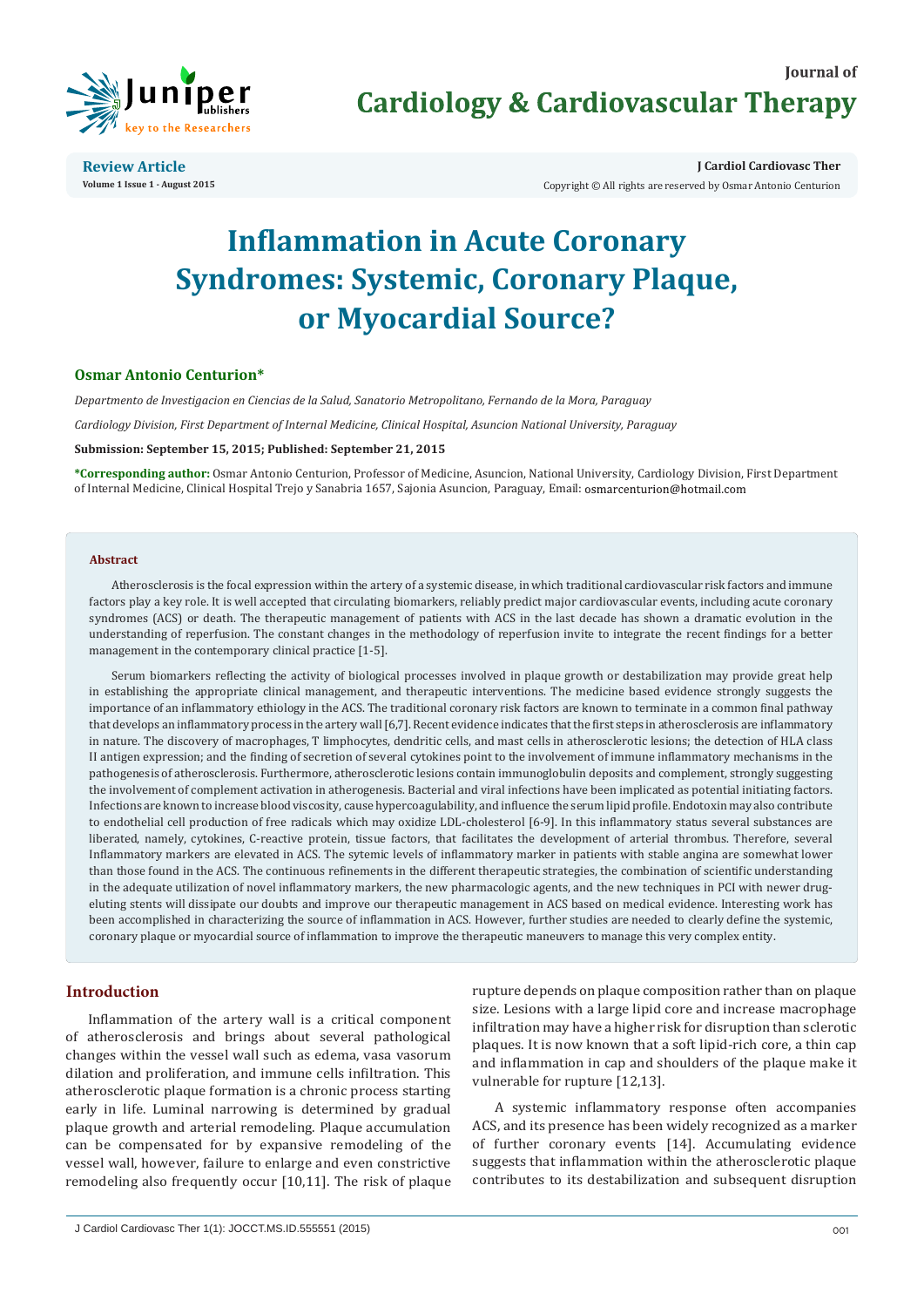[15-17]. Although debatable, the widely held view is that systemic inflammation in unstable angina originates from inflammatory proccess within the arterial wall after plaque disruption. Inflammation of the cap is considered as an important mechanism underlying cap destruction. Evidence for a role of inflammation in plaque rupture has been demonstrated by localization of inflammation and plaque rupture sites [12,16-19]. Evidence for local inmunological activation has been provided by the demonstration of activated T lymphocytes and macrophages and extensive expression of human leucocyte antigen class II molecules in the atherosclerotic plaque [20].

However, the focus of inflammation may not precisely reside within the coronary vessel itself but rather in the injured myocardium distal to the disrupted plaque. Therefore, the precise location and stimulus for the inflammatory response in ACS remains to be determined. Microscopic multifocal myocardial infarction associated with embolized platelet microthrombi has been well described in ACS and is believed to be the mechanism for the elevation in troponin T found in these patients [21,22]. On the other hand, several elevated systemic markers of inflammation were found to predict adverse events in patients with ACS. C-reactive protein, a non-specific marker of inflammation that also has a direct inflammatory activity in atherosclerosis has been associated with adverse cardiovascular outcomes in patients with coronary artery disease.

Suzuki et al. [23] provided insight into the link between systemic and coronary levels of inflammation which is associated with vulnerable coronary morphology in the setting of ACS. They examined systemic and culprit coronary levels of three inflammatory mediators such as high sensitive C-reactive protein (hs-CRP), interleukin-6 (IL-6), and matrix metalloproteinase-9 (MMP-9) in patients with the early phase of acute myocardial infarction (AMI). The measurements of culprit coronary levels of inflammatory markers were performed in the thrombus retrieved by the rescue percutaneous thrombectomy device. The morphology of the plaque was assessed with intravascular ultrasound. Suzuki et al. [23] found a nearly equivalent amount between systemic and culprit coronary levels of hs-CRP, but significantly higher concentrations of coronary levels of both IL-6 and MMP-9. These findings suggest a systemic production of acute phase CRP at the onset of ACS, and local production of both IL-6 and MMP-9 in culprit coronary lesions. They also found a positive relation of systemic levels of hs-CRP with coronary levels of IL-6 and suppose that systemic elevation of acute phase protein in response to culprit coronary production of inflammatory cytokines such as IL-6 may be the underlying mechanism of the link between systemic and coronary inflammation in the setting of ACS. Although, these inflammatory markers were measured at the early phase of AMI with minimal elevation of serum creatine kinase levels in order to minimize the influence of AMI in both systemic and coronary levels of inflammation, It is not known to what extent and the exact influence that myocardial cell damage might have exerted on the inflammatory markers.

CRP is an extremely sensitive, nonspecific, acute-phase reactant produce in response to most forms of tissue injury, infection, and inflammation, and regulated by cytokines, including IL-6, IL-1 and TNF-alpha [24-26]. There is substantial evidence that CRP may contribute directly to the pathogenesis of atherothrombosis. CRP is ligand binding protein that binds to the plasma membranes of damaged cells. Aggregated but not soluble native CRP selectively binds LDL and VLDLcholesterol from whole plasma and could thereby participate in their atherogenic accumulation [27-29]. Complexed CRP also activates complement and can be proinflammatory. However, there are conflicting reports about the presence of CRP in atheromatous lesions, and claims that CRP affects platelet functions are also controversial [30-32]. The capacity of CRP to enhance tissue factor production suggests a possible causative link between increased CRP values and coronary events. The stimuli responsible for the generally modest elevations in plasma CRP predictively associated with coronary events are not known. They may arise in the atheromatous lesions themselves and reflect the extent of atherosclerosis and the local inflammation that predisposes to plaque instability, rupture, and occlusive thrombosis. On the other hand, increased CRP production may result from inflammation elsewhere in the body that is somehow proatherogenic and procoagulant. This latter alternative is in accord with the results of Suzuki et al. [23], since they found no significant differences in systemic or culprit coronary lesion of hs-CRP levels, suggesting rather a systemic production of acute phase CRP at the initiation of the ACS.

The complex interplay between factors intrinsic to the plaque and extrinsic events leading to coronary thrombosis is not yet completely understood. Coronary instability is thought to reflect local disruption of the vulnerable plaque. Postmortem studies in patients dying of AMI have consistently found inflammatory cell infiltration at the site of rupture of the culprit atherosclerotic plaque, thus suggesting that it might play a key role in determining Plaque disruption [16,33]. The demonstration of a higher prevalence of inflammatory cells in patients with ACS confirms the evidence accumulated over the past few years that atherosclerosis is an inflammatory disease [34]. It was reported that there is a significant and transient increase in activated T lymphocytes in the peripheral blood of patients with unstable angina [35], and Caligiuri et al. [36] found a specific proliferative response to proteins contained at the atherectomy specimens of unstable angina patients but not stable patients, thus suggesting that the antigenic triggers might be located at the site of the culprit lesion. These findings are in accord with those of Suzuki et al, since they found a significantly greater level of IL-6 and MMP-9 in culprit coronary lesion than in systemic levels [23]. Spagnoli et al. [37] suggested that acute MI is associated with activation of T lymphocytes, which in turn, with the release of interferongamma and other cytokines results in diffuse activation of various cellular types, including smooth muscle cells and monocytes and macrophages. Several observations support the concept that plaque instability is not merely a local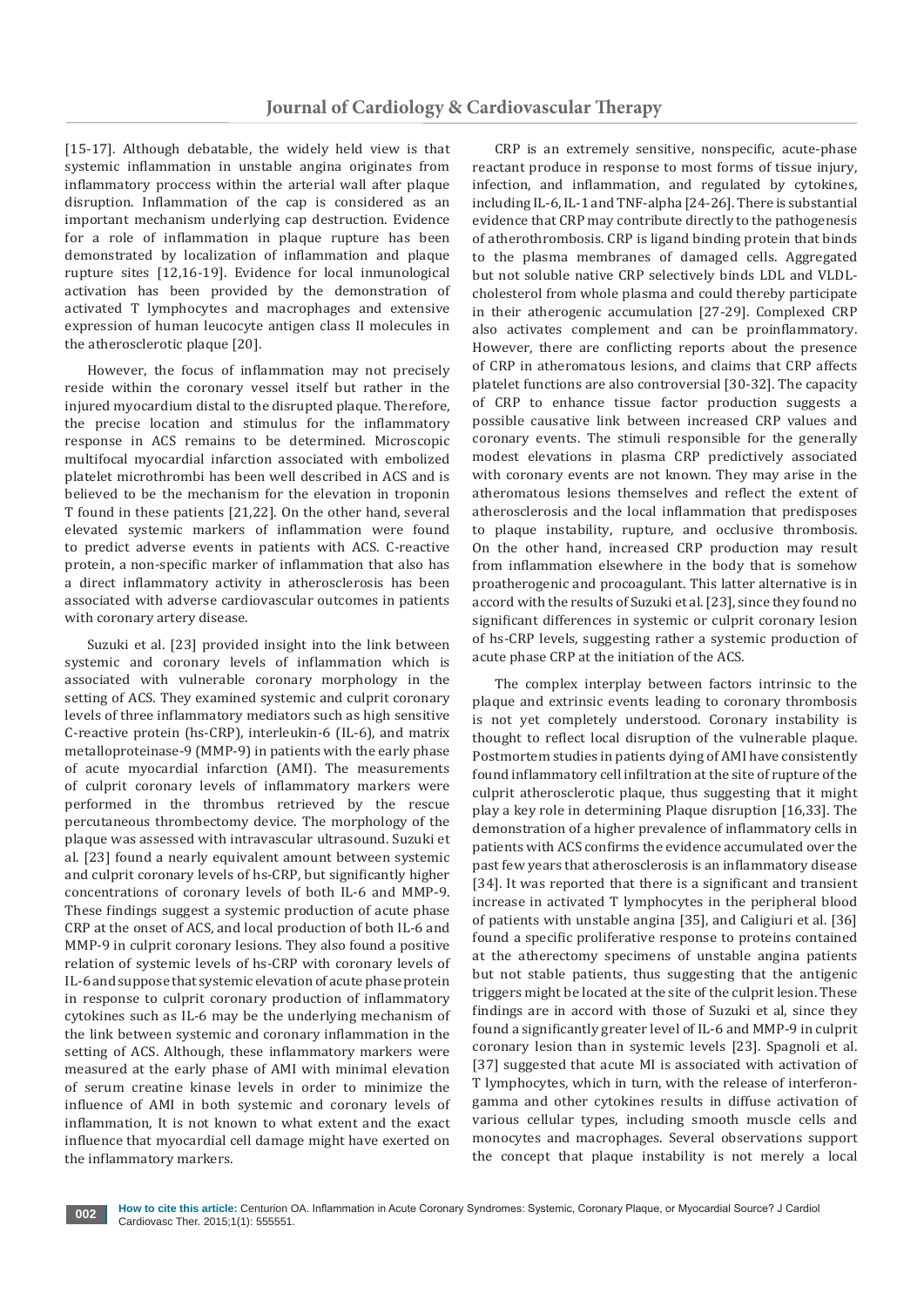vascular accident but probably reflects more generalized pathophysiologic processes with the potential to destabilized atherosclerotic plaques throughout the coronary tree. Cell activation in atherosclerotic plaques can cause severe detrimental effects through a variety of different mechanisms, including thrombogenecity due to tissue factor expression, matrix degradation cause by enhanced release of matrix metalloproteinases, and vasoconstriction caused by enhanced release of endothelin [37,38]. The triggers responsible for diffuse cell activation throughout the whole coronary circulation of patients with ACS are likely to be multiple and may have a coronary or even non-coronary location.

In a very interesting and well performed investigation, Cusack et al. [39] demonstrated that there is an intracardiac inflammatory response in unstable angina that appears to be the result of low-grade myocardial necrosis. The ruptured plaque does not appear to contribute to the acute phase response. They performed measurents of inflammatory markers in blood sampled at the aortic root, at the coronary sinus, and distal to the culprit coronary lesion.

There was no difference in the levels of tumor necrotic factor-alpha (TNF-alpha) or IL-6 between the proximal and distal coronary artery despite the presence of a transcardiac cytokine gradient between the aortic root and coronary sinus. The rise in the level of both IL-6 and TNF-alpha between the aortic root and coronary sinus in patients with unstable angina suggests an intra-cardiac synthesis of these substances. They found no gradient in cytokine concentrations between the aortic root and the coronary vessel distal to the culprit lesion suggesting that the inflammatory response appear to lie within the downstreem myocardium. The relationship they found between intracardiac cytokine synthesis and troponin T elevation further suggests that the inflammatory response is related to necrosis within the myocardium [39]. Interestingly, patients with ACS and elevated levels of IL-6 experiment a further significant level increase post-angioplasty. Percutaneous coronary intervention in ACS patients is known to be associated with distal embolization within the coronary artery of platelet microthrombi and a significant risk of periprocedural AMI [40-42]. Therefore, this further significant increase of IL-6 after angioplasty might be related to myocardial microinfarction from platelet microaggregate embolization. The elevation of inflammatory markers in this setting would suggest that the inflammatory response is related to necrosis within the myocardium.

Although atherosclerosis is clearly multifactorial, it is now universally recognized that inflammation within the lesions contributes importantly to their initiation and progression [2]. Histo-pathological and immune-cytochemical observations suggest that active inflammatory processes may destabilize the fibrous cape tissue triggering plaque rupture and enhancing the risk of coronary thrombosis. Prospective epidemiological studies have shown a strong and consistent association between clinical manifestations of atherothrombotic disease and systemic marker of inflammation. However, larger studies are needed to determine the effectiveness of these markers in risk stratification and also to test their role in patients undergoing percutaneous coronary intervention. Indeed, further studies are warranted, as an improved understanding of this inflammatory process may lead to novel therapeutic approaches and better application of currently available therapies. There is no doubt that the constant refinements in the different therapeutic strategies, the combination of scientific understanding in the adequate utilization of novel inflammatory markers, the new pharmacologic agents, and the new techniques in PCI with newer drug-eluting stents [43- 49] will dissipate our doubts and ameloriate our therapeutic management in ACS based on medical evidence. A lot has been accomplished in characterizing the source of inflammation in ACS. However, the investigation must go on to clearly define the systemic, coronary plaque or myocardial source of inflammation to improve the therapeutic manneuvers to manage this very complex entity.

### **References**

- 1. Bode[n WE, McKay RG \(2001\) Optimal treatment of acute coronary](http://www.ncbi.nlm.nih.gov/pubmed/11419433)  [syndromes: An evolving strategy. N Engl J Med 344\(25\): 1939-1942.](http://www.ncbi.nlm.nih.gov/pubmed/11419433)
- 2. [Ridker PM, Luscher TF \(2014\) Anti-inflammatory therapies for](http://www.ncbi.nlm.nih.gov/pubmed/24864079)  [cardiovascular disease. Eur Heart J 35\(27\): 1782-1791.](http://www.ncbi.nlm.nih.gov/pubmed/24864079)
- 3. [Yarlagadda RK, Boden WE \(2002\) Cardioprotective effects of an early](http://www.ncbi.nlm.nih.gov/pubmed/12475449)  [routine invasive strategy for non-ST-segment elevation acute coronary](http://www.ncbi.nlm.nih.gov/pubmed/12475449)  [syndromes: Are we all becoming interventional cardiologists? J Am](http://www.ncbi.nlm.nih.gov/pubmed/12475449)  [Coll Cardiol 40\(11\): 1915-1918.](http://www.ncbi.nlm.nih.gov/pubmed/12475449)
- 4. [Anderson HV, Cannon CP, Stone PH, Williams DO, McCabe CH, et al.](http://www.ncbi.nlm.nih.gov/pubmed/7594098)  [\(1995\) One year results of the thrombolysis in myocardial infarction](http://www.ncbi.nlm.nih.gov/pubmed/7594098)  [\(TIMI\) IIIB clinical trial: A randomized comparison of tissue-type](http://www.ncbi.nlm.nih.gov/pubmed/7594098)  [plasminogen activator versus placebo and early invasive versus](http://www.ncbi.nlm.nih.gov/pubmed/7594098)  [early conservative strategies in unstable angina and non-Q-wave](http://www.ncbi.nlm.nih.gov/pubmed/7594098)  [myocardial infarction. J Am Coll Cardiol 26\(7\): 1643-1650.](http://www.ncbi.nlm.nih.gov/pubmed/7594098)
- 5. [Eguchi K, Manabe I \(2014\) Toll-like receptor, lipotoxicity, and](http://www.ncbi.nlm.nih.gov/pubmed/24695021)  [chronic inflammation: The pathological link between obesity and](http://www.ncbi.nlm.nih.gov/pubmed/24695021)  [cardiometabolic disease. J Atheroscler Thromb 21\(7\): 629-639.](http://www.ncbi.nlm.nih.gov/pubmed/24695021)
- 6. [Hartmann P, Schober A, Weber C \(2015\) Chemokines and microRNAs](http://www.ncbi.nlm.nih.gov/pubmed/26001902)  [in atherosclerosis. Cell Mol Life Sci 72\(17\): 3253-3266.](http://www.ncbi.nlm.nih.gov/pubmed/26001902)
- 7. [Usman A, Ribatti D, Sadat U, Gillard JH \(2015\) From lipid retention](http://www.ncbi.nlm.nih.gov/pubmed/26156748)  [to immune-mediate inflammation and associated angiogenesis in the](http://www.ncbi.nlm.nih.gov/pubmed/26156748)  [pathogenesis of atherosclerosis. J Atheroscler Thromb 22\(8\): 739-](http://www.ncbi.nlm.nih.gov/pubmed/26156748) [749.](http://www.ncbi.nlm.nih.gov/pubmed/26156748)
- 8. [Libby P, Hansson GK \(1991\) Involvement of the immune system in](http://www.ncbi.nlm.nih.gov/pubmed/1990208)  [human atherogenesis: Current knowledge and unanswered questions.](http://www.ncbi.nlm.nih.gov/pubmed/1990208)  [Lab Invest 64\(1\): 5-15.](http://www.ncbi.nlm.nih.gov/pubmed/1990208)
- 9. [Valtonen VV \(1991\) Infection as a risk factor for infarction and](http://www.ncbi.nlm.nih.gov/pubmed/1756023)  [atherosclerosis. Ann Med 23\(5\): 539-543.](http://www.ncbi.nlm.nih.gov/pubmed/1756023)
- 10.[Glagov S, Weisenberg E, Zarins CK, Stankunavicius R, Kolettis GJ](http://www.ncbi.nlm.nih.gov/pubmed/3574413)  [\(1987\) Compensatory enlargement of human atherosclerotic](http://www.ncbi.nlm.nih.gov/pubmed/3574413)  [coronary arteries. N Engl J Med 316\(22\): 1371-1375.](http://www.ncbi.nlm.nih.gov/pubmed/3574413)
- 11.[Kataoka Y, Puri R, Nicholls SJ \(2015\) Inflammation, plaque progression](http://www.ncbi.nlm.nih.gov/pubmed/26331112)  [and vulnerability: Evidence from intravascular ultrasound imaging.](http://www.ncbi.nlm.nih.gov/pubmed/26331112)  [Cardiovasc Diagn Ther 5\(4\): 280-289.](http://www.ncbi.nlm.nih.gov/pubmed/26331112)
- 12.[Falk E, Shah PK, Fuster V \(1995\) Coronary plaque disruption.](http://www.ncbi.nlm.nih.gov/pubmed/7634481)  [Circulation 92\(3\): 657-671.](http://www.ncbi.nlm.nih.gov/pubmed/7634481)
- 13.[Davies MJ, Richardson PD, Woolf N, Katz DR, Mann J \(1993\) Risk of](http://www.ncbi.nlm.nih.gov/pubmed/8518056)  [thrombosis in human atherosclerotic plaques: Role of extracellular](http://www.ncbi.nlm.nih.gov/pubmed/8518056)  [lipid, macrophage, and smooth muscle cell content. Br Heart J 69\(5\):](http://www.ncbi.nlm.nih.gov/pubmed/8518056)  [377-381.](http://www.ncbi.nlm.nih.gov/pubmed/8518056)